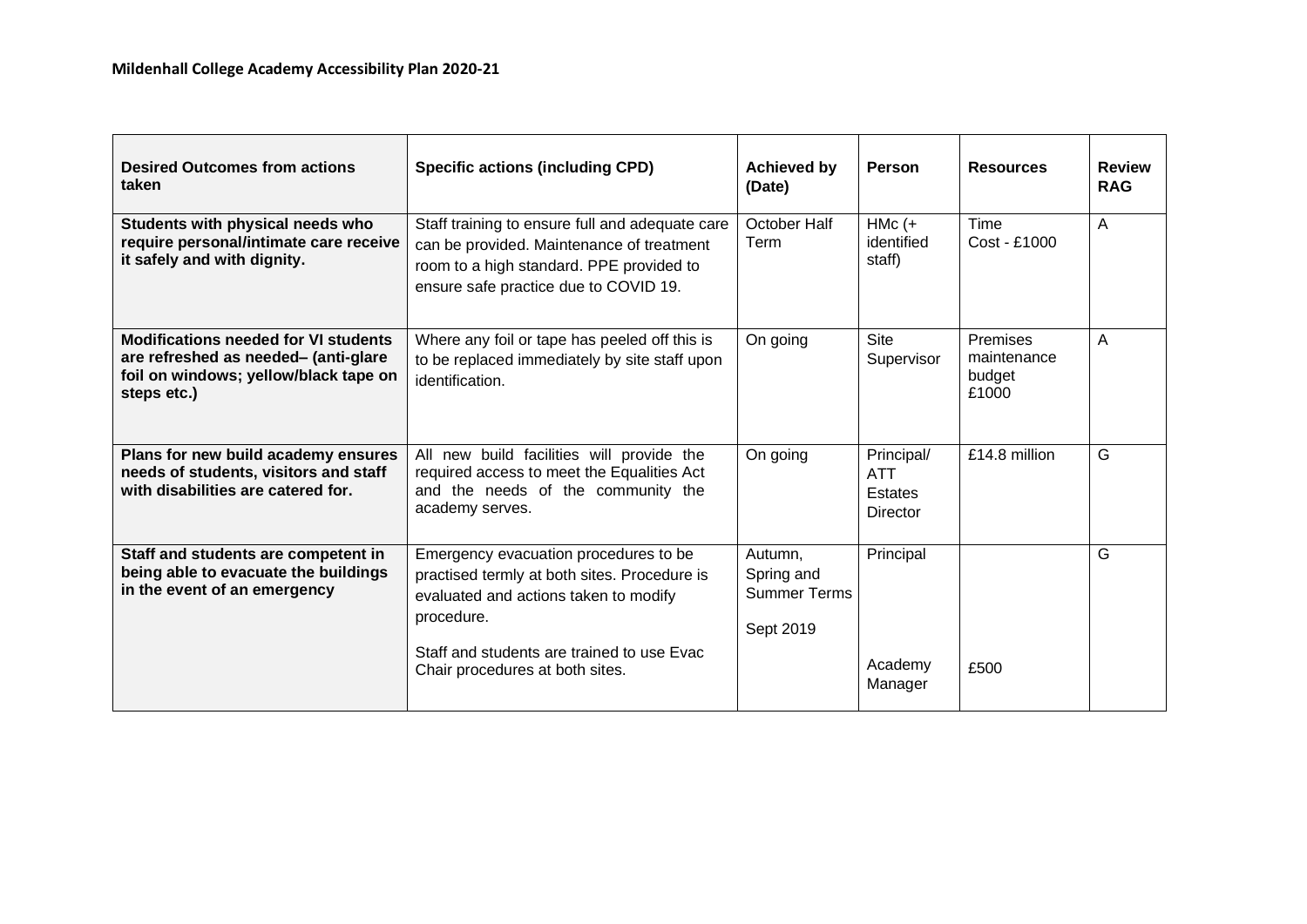| Students with disabilities and medical   Review all risk assessments for trips to<br>needs have fair access to trips and<br>extra-curricular events | ensure they include a full evaluation of the<br>risks specific to pupils with disabilities and<br>medical needs. | On-going                     | Academy<br>Manager |                  | G                           |
|-----------------------------------------------------------------------------------------------------------------------------------------------------|------------------------------------------------------------------------------------------------------------------|------------------------------|--------------------|------------------|-----------------------------|
| <b>Desired Outcomes from actions</b><br>taken                                                                                                       | <b>Specific actions (including CPD)</b>                                                                          | <b>Achieved by</b><br>(Date) | Person             | <b>Resources</b> | <b>Review</b><br><b>RAG</b> |

| Staff are fully aware of the individual<br>needs of students with disabilities<br>and understand their responsibility in<br>meeting these needs. | Maintain commitment to a well-trained and<br>qualified staff to support the needs of<br>disabled students                                                                                                                                                | On going | Principal/Vi<br>ce Principal | Staff training -<br>briefing time and<br><b>Faculty Training</b><br>time.<br>CPD budget | G      |
|--------------------------------------------------------------------------------------------------------------------------------------------------|----------------------------------------------------------------------------------------------------------------------------------------------------------------------------------------------------------------------------------------------------------|----------|------------------------------|-----------------------------------------------------------------------------------------|--------|
| Students, parents and others receive<br>all communications from the<br>academy in a format that they can<br>read when requested.                 | Provide letters and other communications in<br>an easy to read format or larger print.<br>E-copies available to download or to read on<br>screen                                                                                                         | On going | All                          |                                                                                         | G      |
| Teachers prepare all resources in a<br>format which is accessible to<br>students with disabilities.                                              | SENCO to provide teaching staff with all<br>necessary information to enable them to<br>modify teaching resources to suit the needs<br>of all students with disabilities.<br>Teaching Assistants use allocated time to<br>prepare resources for students. | On going | SENCO/Fa<br>culty<br>Leaders | Reprographic<br>costs -faculty<br>budgets<br>TA time                                    | G<br>G |